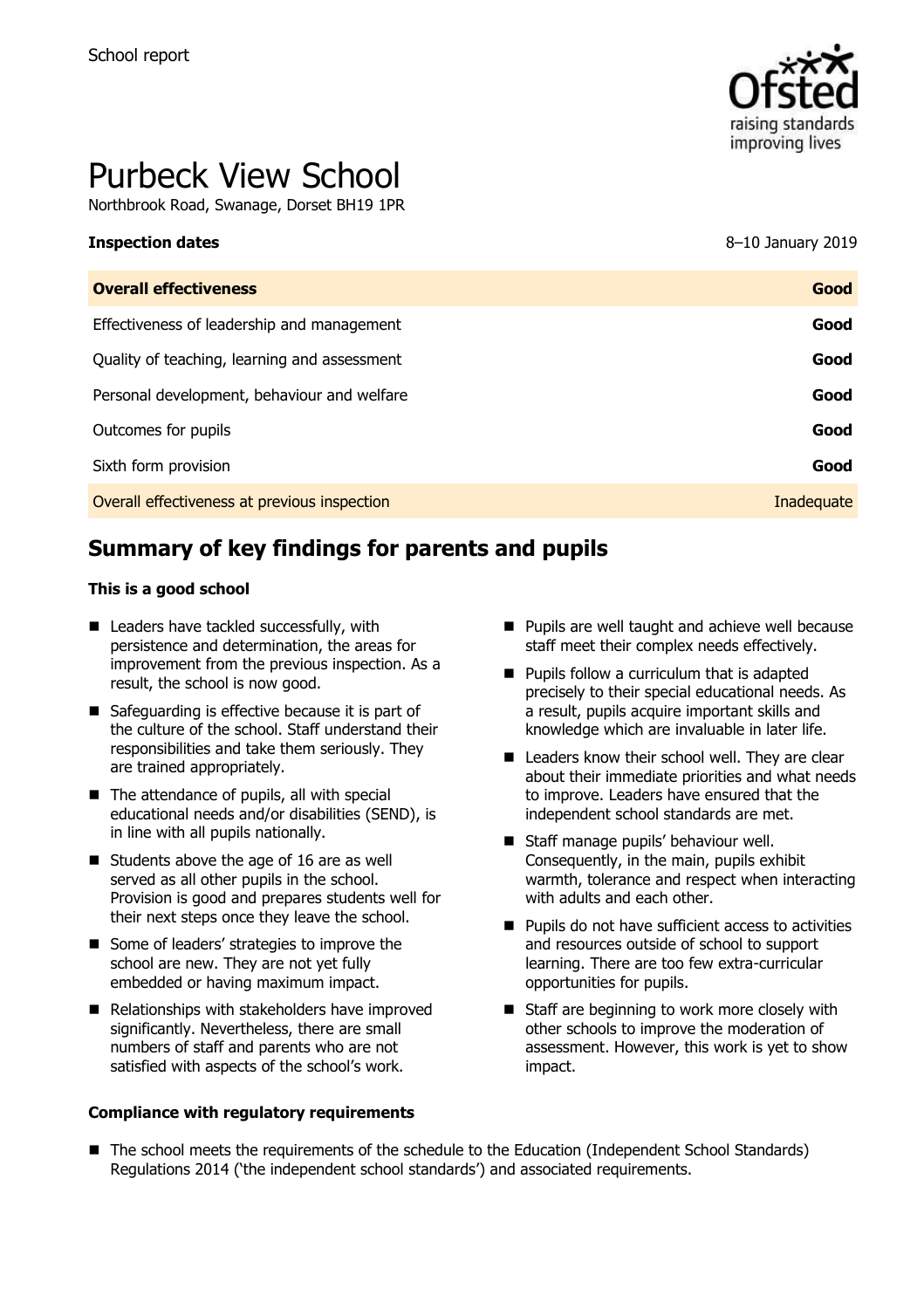

# **Full report**

### **What does the school need to do to improve further?**

- **IMPROVE LEADERSHIP and management by ensuring that:** 
	- leaders continue to embed and consolidate the effective systems they have introduced since the previous inspection
	- leaders engage the minority of staff and parents who are not yet fully satisfied with aspects of the school's work
	- external moderation is strengthened through links with other schools to improve further the quality of assessment and teaching.
- Improve pupils' personal development by ensuring that pupils take advantage of an increased range of activities and resources outside of school, alongside further extracurricular opportunities.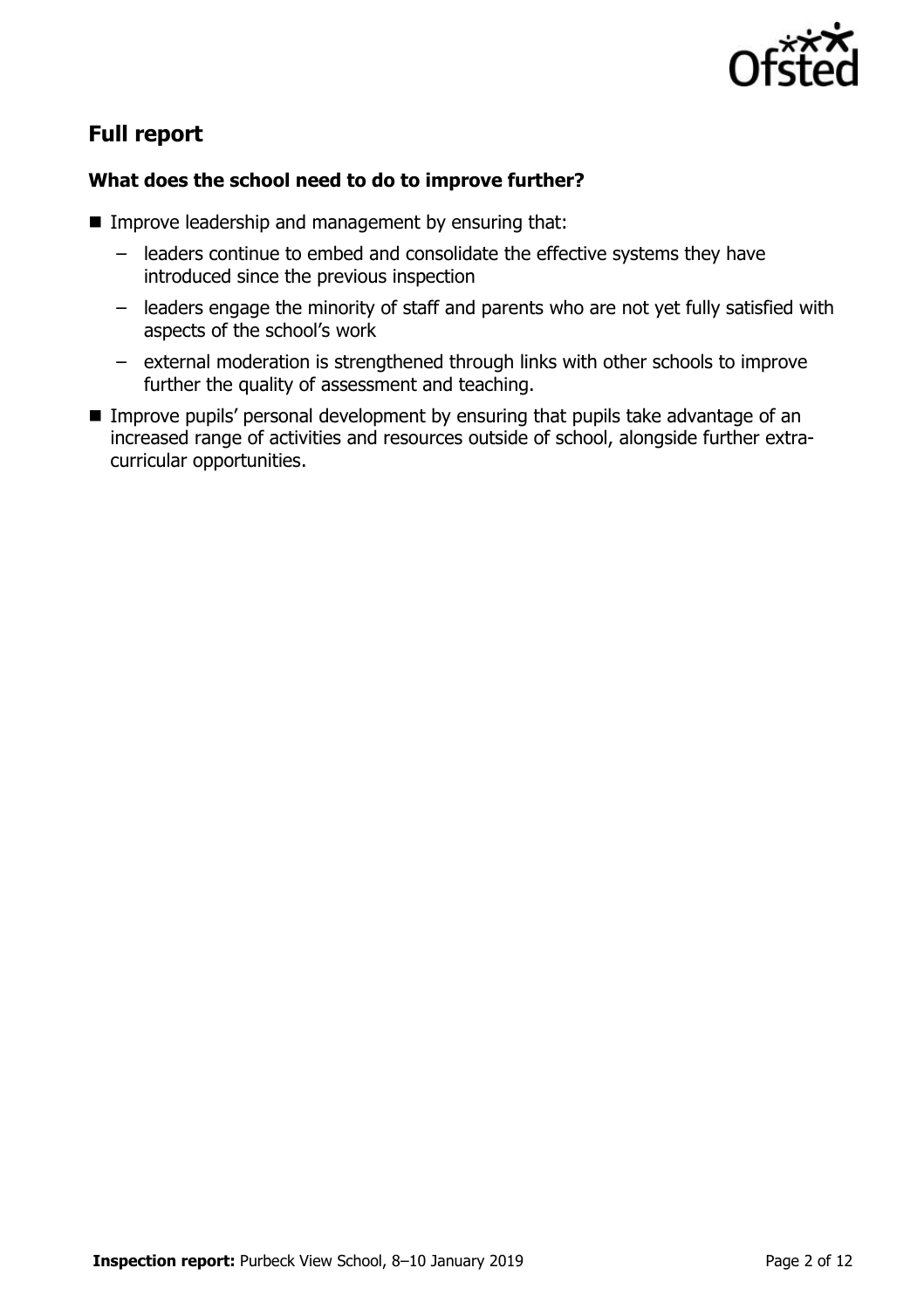

## **Inspection judgements**

#### **Effectiveness of leadership and management Good**

- Since the previous inspection, leaders have been determined and persistent in their efforts to improve the school. They have been successful. The principal has provided confident, strategic leadership and is well supported by other leaders in the school.
- Leaders know the school well. They promote its strengths and recognise the weaknesses that are still to be overcome. Leaders' understanding of the school's effectiveness, coupled with ambitious improvement plans, means that staff are clear about the school's aspirations.
- There is now greater stability in the school than at the time of the previous inspection. Staff are more settled and practice is more consistent because of effective management. Leaders have successfully implemented policies, procedures and systems which have been necessary to ensure the school's smooth running.
- Staff morale is generally high. Staff enjoy their work, work well together as a team and consider young people's best interests to be at the heart of their work.
- There is strong oversight of the leadership of teaching. Clear processes are in place for setting pupils' targets, reviewing teachers' planning and monitoring progress. Leaders review the quality of teaching regularly and take appropriate action to remedy underperformance. However, leaders acknowledge that external moderation with other schools, which would help improve practice further, is not yet sufficiently well developed.
- The curriculum is adapted to the different complex needs of all the pupils in the school. Staff ensure that all pupils access an appropriate curriculum which not only meets certain academic needs but, fundamentally, underpins their physical, social, emotional and behavioural development.
- Leaders have nurtured an open culture. Staff are encouraged to share their ideas and develop their own leadership skills, regardless of their role in the school. Most staff who responded to the survey issued during the inspection agree that the school is well led and managed. However, a small number of staff do not share the positive views of the majority.
- Leaders have benefited from the support provided by the school improvement partner. She has had regular involvement with the school and provided leaders with useful guidance and direction over time.
- The school's work to improve pupils' spiritual, moral, social and cultural (SMSC) education is good. Staff lead by example and model values such as tolerance, empathy and respect. These values inform relationships between all and underpin the culture of the school. Consequently, occasions such as lunchtime are happy, communal affairs which encourage pupils to enjoy each other's company and take pleasure in social interaction. Other examples of SMSC include pupils learning to make healthy eating choices and developing their enterprise skills by making products, such as tomato chutney, and selling them in the local town.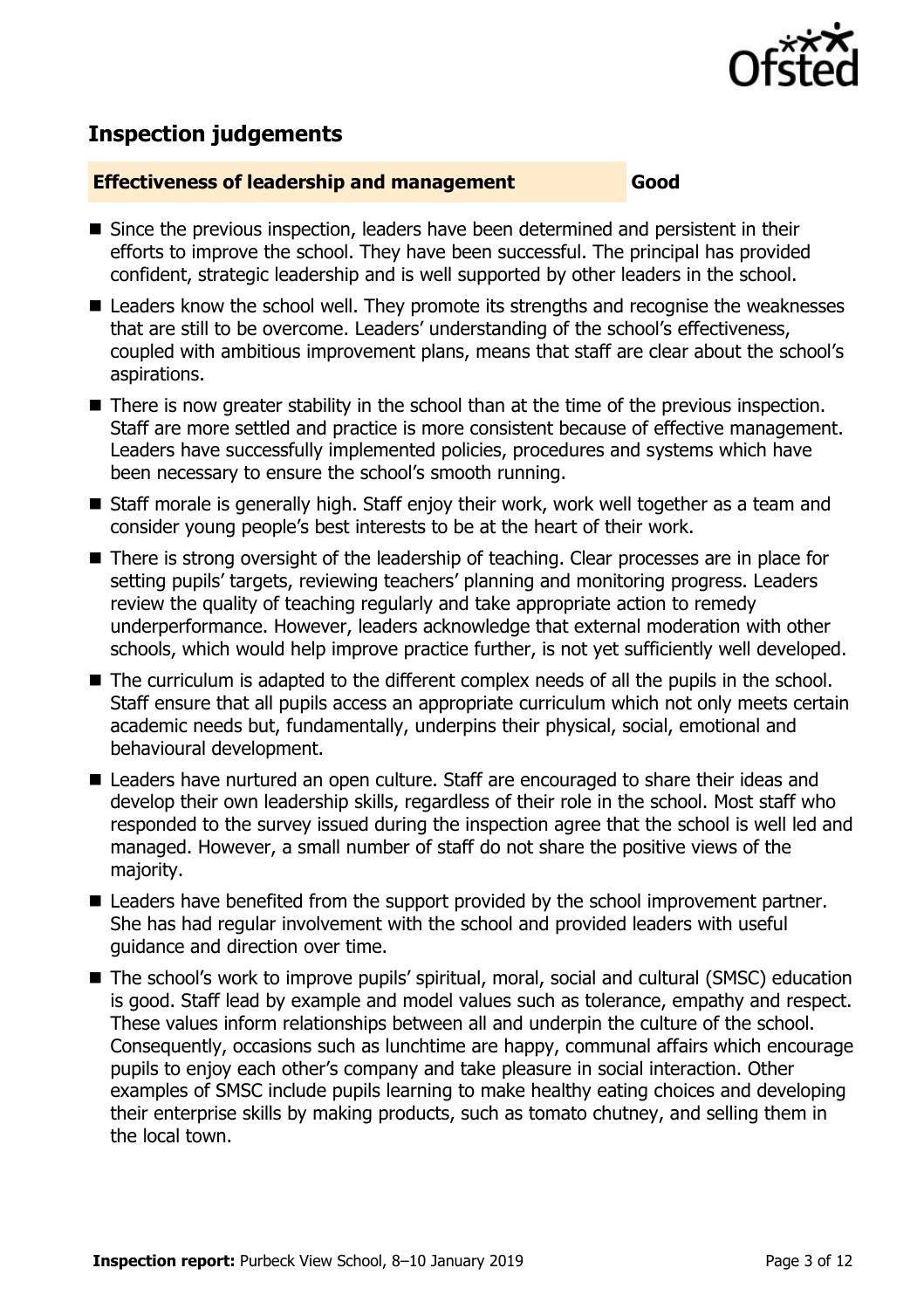

- $\blacksquare$  Some of the strategies implemented recently by leaders have not yet had time to establish themselves and demonstrate impact. Nevertheless, they have started well and are being driven forward with enthusiasm and commitment.
- Relationships with parents and the local community have improved significantly since the previous inspection. This is because leaders have worked hard to foster relationships based on trust, mutual respect and good communication. They want the school to be welcoming and accessible to parents. One parent, typical of others who responded to the Parent View survey, said, 'I am extremely impressed with the dedication and continued efforts of the staff to develop and care for my son, along with their team approach and strong communication with parents'. Nevertheless, a small minority of parents are not satisfied with some aspects of the school's work.
- $\blacksquare$  Each of the independent school standards have been met.

#### **Governance**

- The governing body, which includes representatives of the proprietor, has acted swiftly and decisively to respond to the issues raised in the previous inspection. Governors' recruitment procedures are now more rigorous. Senior leaders recruited since the previous inspection have had a notable impact on improving school provision and pupils' outcomes.
- Governors have implemented effective procedures to hold leaders stringently to account, including through the appraisal system and regular meetings to measure progress against key performance indicators (KPIs). KPIs relate to safeguarding, recruitment and retention, academic progress and financial management.
- Governors have a good grasp of safeguarding procedures and understand their importance. They know the outcome of various checks, such as external safeguarding audits and monitoring of the single central record by the school improvement partner. Safeguarding is a standing item on all meeting agendas. Governors ensure that safeguarding is embedded in the staff supervision process, which promotes regular communication between staff and their line managers.

### **Safeguarding**

- The arrangements for safeguarding are effective.
- The principal is also the designated safeguarding lead. She works closely with a dedicated and appropriately trained team of staff, all of whom are aware of the importance of their responsibilities.
- Leaders have ensured that the child protection policy is up to date, comprehensive and written in conjunction with the latest government guidance. It is published on the school's website. They have also ensured that day-to-day procedures are in place which enable the policy to be applied in practice. Staff have a good understanding of these procedures and apply them consistently. These are all fundamental developments since the previous inspection, when safeguarding was found to be inadequate.
- Staff know what to do and whom to speak to if they have concerns about a pupil. These referrals are processed in a way which makes clear the chronology of events, the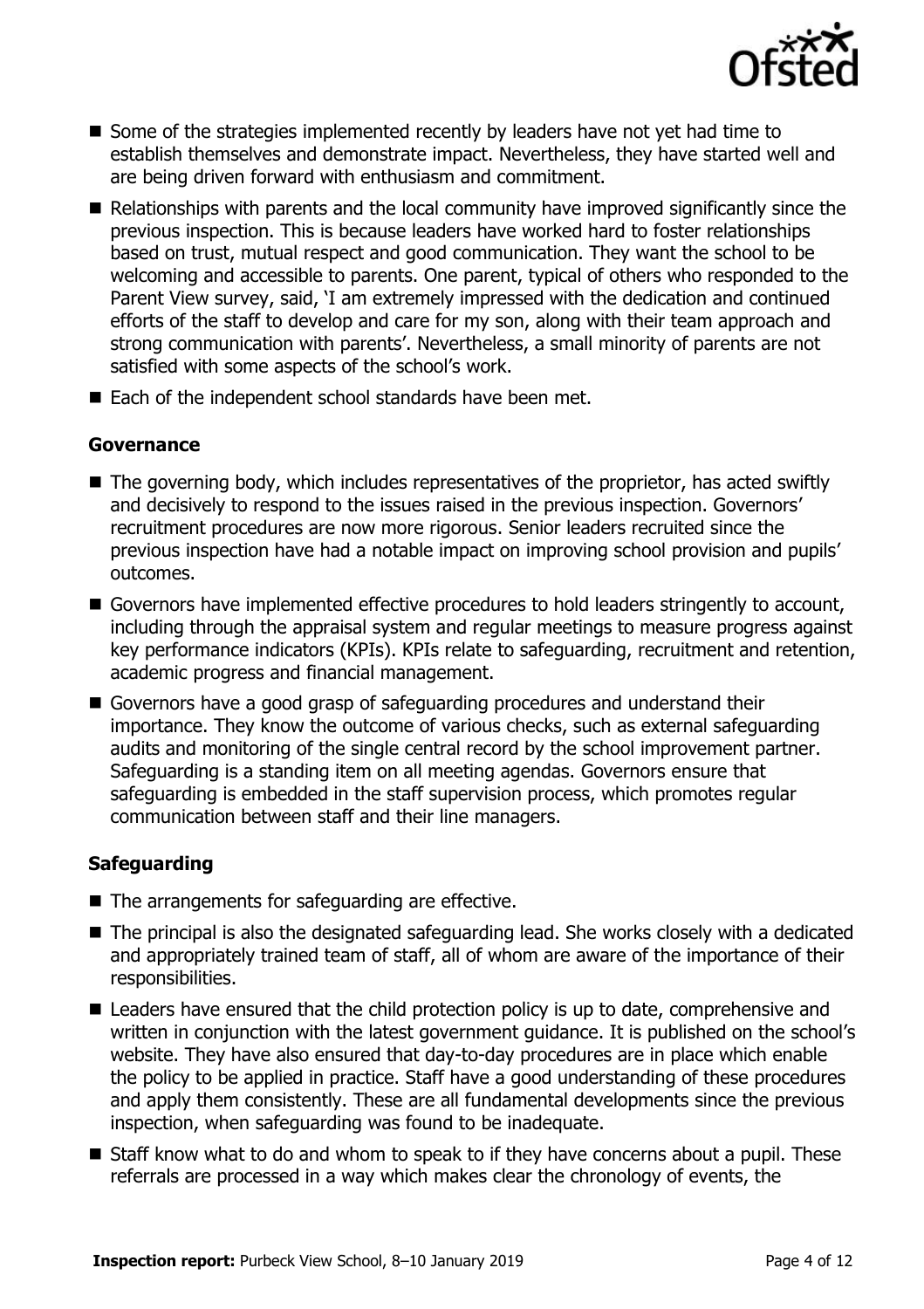

involvement of staff and actions taken to resolve matters. Leaders work well with external partners, such as social workers, to ensure that pupils receive the support they need.

■ Checks to ensure that staff are suitable to work with children are up to date, thorough and complete.

#### **Quality of teaching, learning and assessment Good**

- **Pupils benefit from positive relationships with their teachers. There is close** communication, empathy and a high level of trust. All pupils are supported well by teaching assistants and additional staff on at least a one-to-one basis. Many pupils receive valuable support from more than one adult at any one time. Staff are patient, understanding and caring. Consequently, pupils feel safe and comfortable in their learning environments.
- Teachers use their subject knowledge to devise activities which pupils enjoy and find stimulating. Tasks are very well matched to individual pupils' complex needs, which demand a bespoke approach. Some staff also bring specialised expertise to bear to help pupils to access their learning, such as the Makaton language scheme. This scheme assists pupils who struggle to communicate through speech.
- Teaching assistants work with teachers closely to plan sessions and provide strong support to pupils. Consequently, staff provide ambitious, stimulating activities for pupils. For example, in one session observed by the lead inspector pupils were helped to use a needle and thread to lash two branches together during a craft activity. This activity required a high level of physical dexterity, precise coordination and concentration. The pupils were absorbed in the task and patiently took their time to get it right.
- Staff have high expectations of pupils. Pupils' special educational needs are not used as an excuse to limit their potential. Staff are quick to recognise pupils' interests and talents. They find creative, imaginative ways to capitalise on what pupils enjoy and are good at.
- Leaders have introduced accredited qualifications, such as 'early mathematics', for pupils who have an aptitude in certain academic subjects. This approach is helping to challenge the most able pupils in the school and ensure that they fulfil their academic potential.
- Teachers' assessment, target setting and monitoring of pupils' progress are effective because staff know their pupils well. They use pupils' education, health and care (EHC) plans to good effect, so that effective assessment leads to appropriate teaching and provision.

### **Personal development, behaviour and welfare Good**

### **Personal development and welfare**

- The school's work to promote pupils' personal development and welfare is good.
- A high level of wraparound care exists in the school. In addition to the support that pupils receive from teachers and teaching assistants, pupils are supported by clinical and therapeutic staff. These staff, including medical practitioners, occupational therapists and psychologists, help pupils' social, emotional, physical and behavioural development.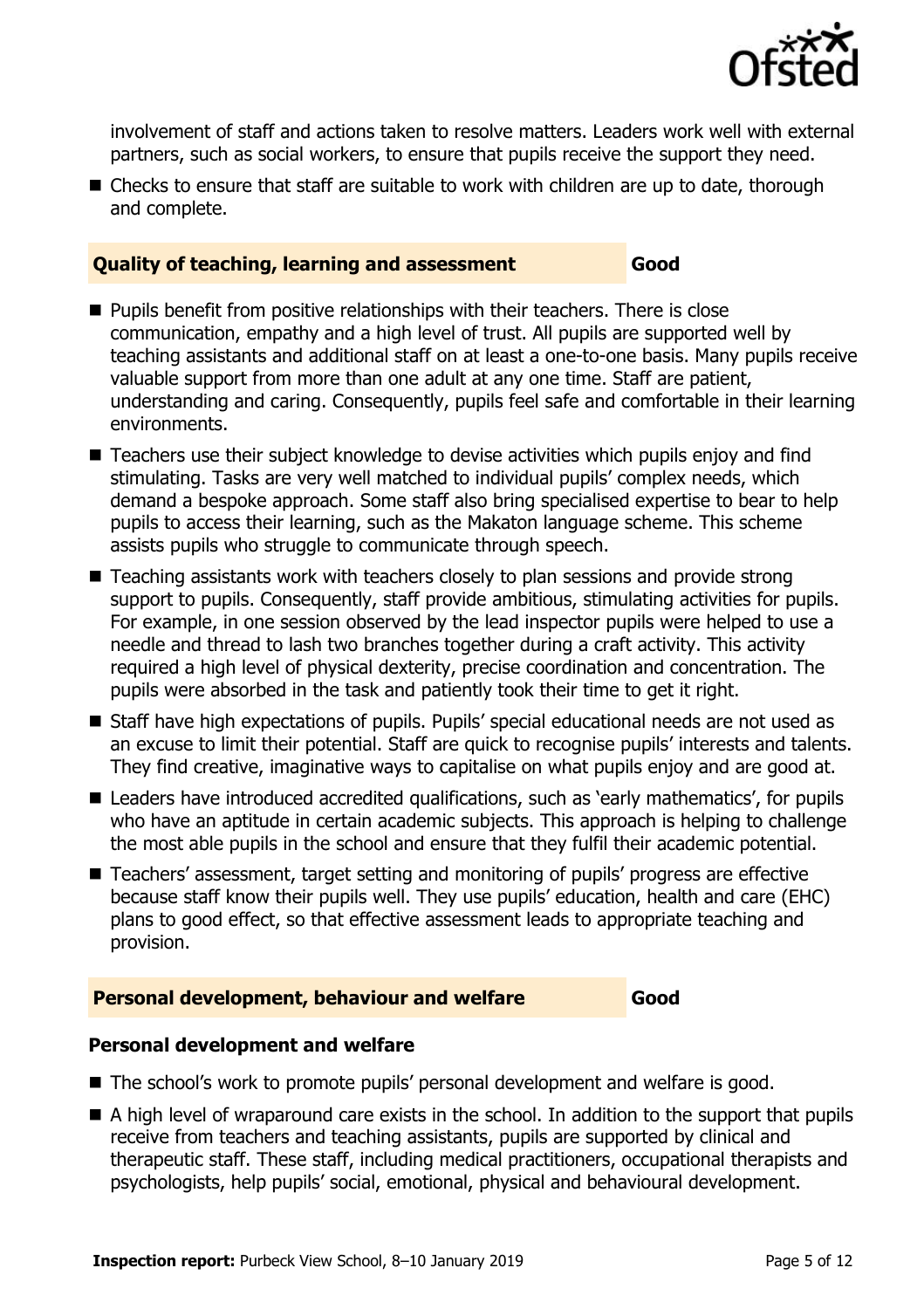

Furthermore, pupils are supported well by a young person's advocate, whose role it is to help them communicate their wishes and act on their behalf.

- On the rare occasions that bullying occurs, it is dealt with effectively by staff. Pupils who spoke with the lead inspector said that they were not aware of any bullying in the school. Moreover, there were no parents who responded to Parent View who disagreed that bullying was dealt with effectively by staff.
- The school has a calm, welcoming and positive atmosphere. Examples of pupils' artwork and pictures of them engaging in different activities, such as work-related learning, adorn the walls. Many displays celebrate pupils' achievements so that the school 'feels' aspirational.
- **Pupils are encouraged to take on leadership roles to develop their independence and help** them understand their valued place in the wider school community. For example, pupils collect registers each morning and let the attendance officer know who is or is not in school. They also take lunch orders from other pupils and return these to the kitchen.
- **Pupils do not have enough access to activities and resources beyond the school in the** local community to assist with their development. For example, they are not able to access swimming facilities as much as leaders would like. Although the 'portfolio' of activities and resources is increasing, it is not yet sufficient. Furthermore, not enough extra-curricular activities are in place for pupils.

### **Behaviour**

- $\blacksquare$  The behaviour of pupils is good.
- **Pupils behave well, in the main, both in lessons and around the school site. The behaviour** management team has been effective in training staff to de-escalate difficult situations and provide preventative solutions. They also monitor behaviour incidents over time to detect patterns and trends. This has helped their efforts to reduce the number of incidents of poor behaviour, including those requiring restraint.
- **Pupils are happy, friendly and polite. When meeting each other, staff or visitors around** the school, pupils use polite greetings such as 'Good afternoon!'. Even if pupils are unable to verbalise their greeting, they find other ways to communicate, including using tablet devices to articulate the words.
- Attendance is a strength of the school and is in line with the national average for state school attendance, even though every pupil attending the school has SEND. Moreover, many pupils are disadvantaged and looked after.
- Information provided by the school indicates that there have not been any exclusions since 2014.

### **Outcomes for pupils Good**

**Pupils of different abilities make good progress from their starting points, which are well** below average. This is because work is pitched to their needs appropriately and engages their interest. As a result, pupils feel motivated to complete their work and move forward in their learning.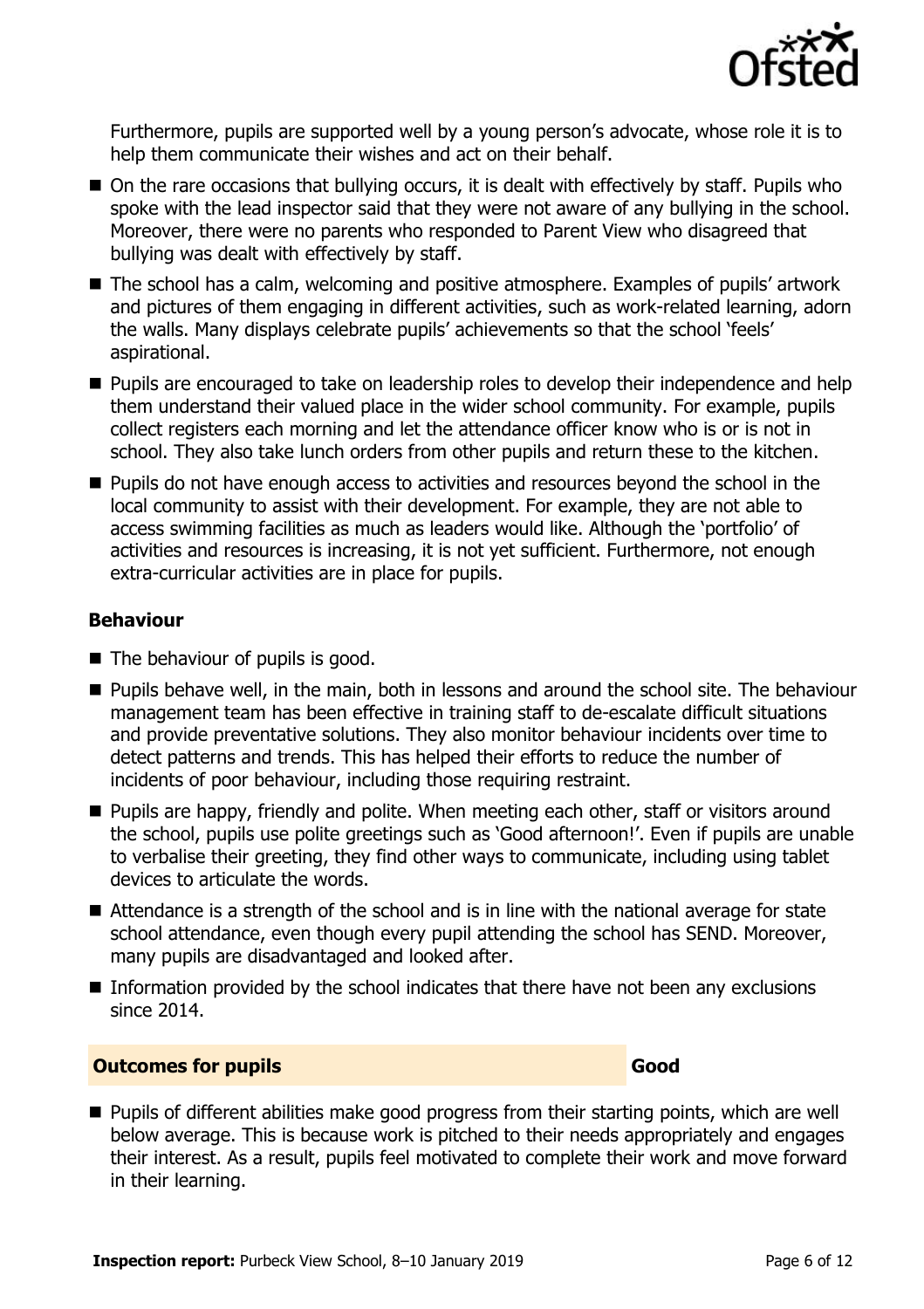

- All pupils attending the school have SEND. Teachers plan provision on the basis of pupils' EHC plans. These plans are detailed, incorporate the expertise of different professionals, take account of the views of parents and are centred around the needs of the pupil. They are reviewed regularly. Pupils make good progress because of the integral nature of the plans in devising and monitoring provision.
- Leaders have high aspirations for the most able pupils. These pupils follow courses which develop skills, such as literacy and numeracy, and lead to accredited qualifications. Pupils' work shows the rapid progress pupils make because they are stimulated and required to think at a deeper level. For example, in one pupil's book the work in September showed that the pupil was calculating numbers such as  $0+10=10$ . In October, the pupil was calculating addition sums such as 327+148=475, using the column method.
- $\blacksquare$  The work of the school helps pupils to develop the skills necessary to become valued, contributing members of the community. Learning which occurs as part of their explicit studies or in other ways, such as through interaction with adults and each other, promotes pupils' personal development. Pupils become more independent and more socially aware, and form a better understanding of the wider world.
- **Pupils receive impartial and individualised careers advice from an external provider. They** benefit from regular and frequent one-to-one interviews and an increasing level of work experience and work-related learning. For example, pupils work in a voluntary capacity at a nearby farm and at the local library. They are also able to help out on the school paper round, set up in conjunction with a local paper. This arrangement enables pupils to earn money for their work. Leaders are currently implementing the Gatsby benchmarks, which provide a framework for high-quality careers guidance.

#### **Sixth form provision Good**

- The two vice-principals and assistant vice-principal take responsibility for leadership of key stage 5. Together, they ensure that provision for students above the age of 16 is good. Such is the small size of the school and the nature of the pupils, the transition between key stages 4 and 5 is seamless. The systems and procedures in place for the lower school are applied as successfully in the upper school.
- Teaching is effective. As is the case for younger pupils, students above the age of 16 are provided with stimulating tasks in lessons. Tasks are enjoyable, and encourage students to persevere and develop their concentration.
- Students receive the bespoke care they require as they move through adolescence and contend with potentially worrying issues, such as what happens when they leave school. They are well known to staff, who provide them with reassurance and guidance.
- Students are excellent ambassadors for their school and want visitors to form a positive impression. They are expressive and charismatic young people who, through whichever means of communication is most suitable, want to share their experiences, achievements and interests. Students are responsible role models for younger pupils in the school.
- Safeguarding is effective for post-16 students. They are subject to the same policy and procedures as other pupils in the school.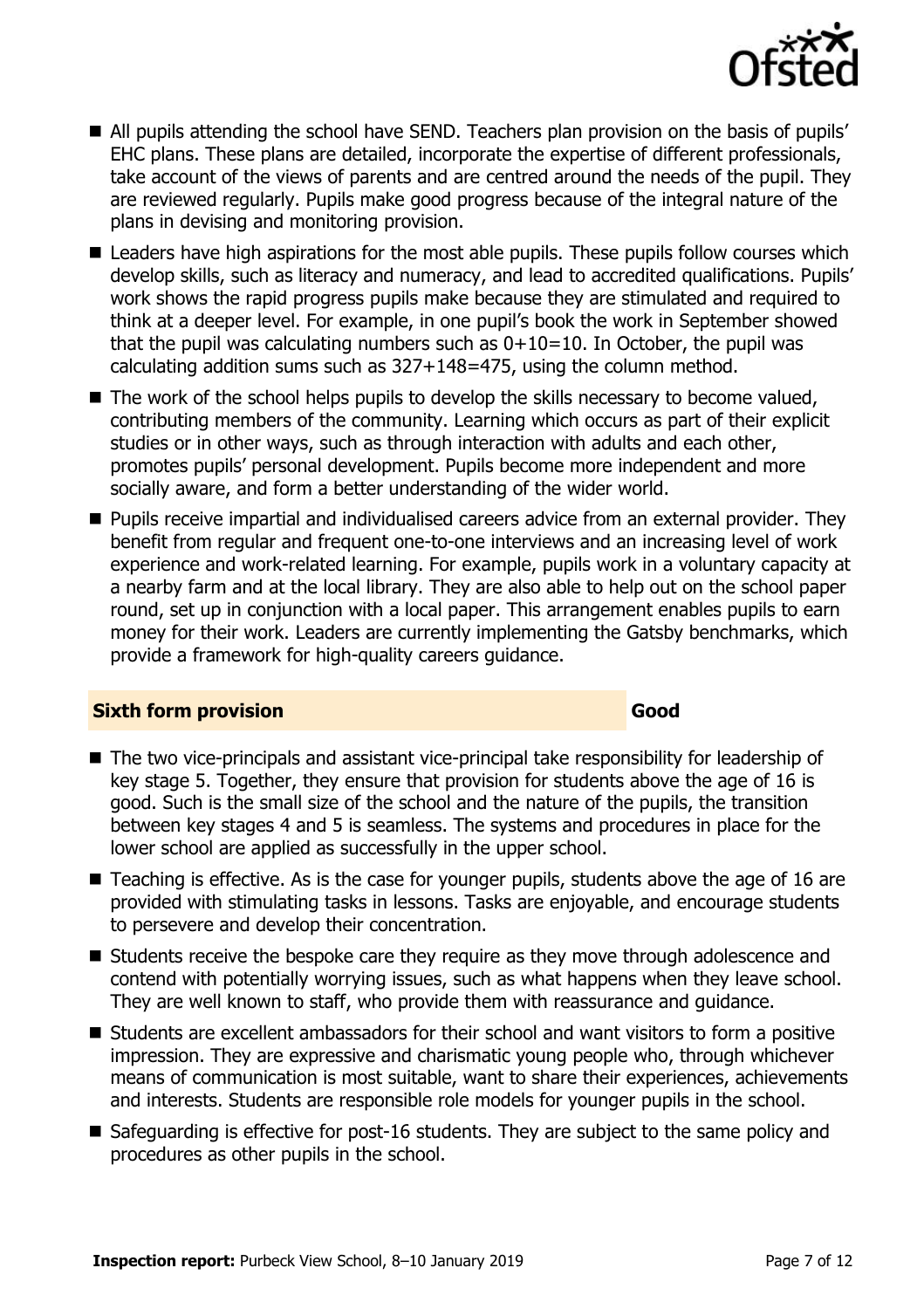

All students go on to appropriate and secure destinations once they leave school. They may gain assisted placements in residential housing or take up appropriate courses at further education colleges. Staff work successfully to ensure that students' next steps are appropriate and continue their journeys to increased self-reliance and greater independence.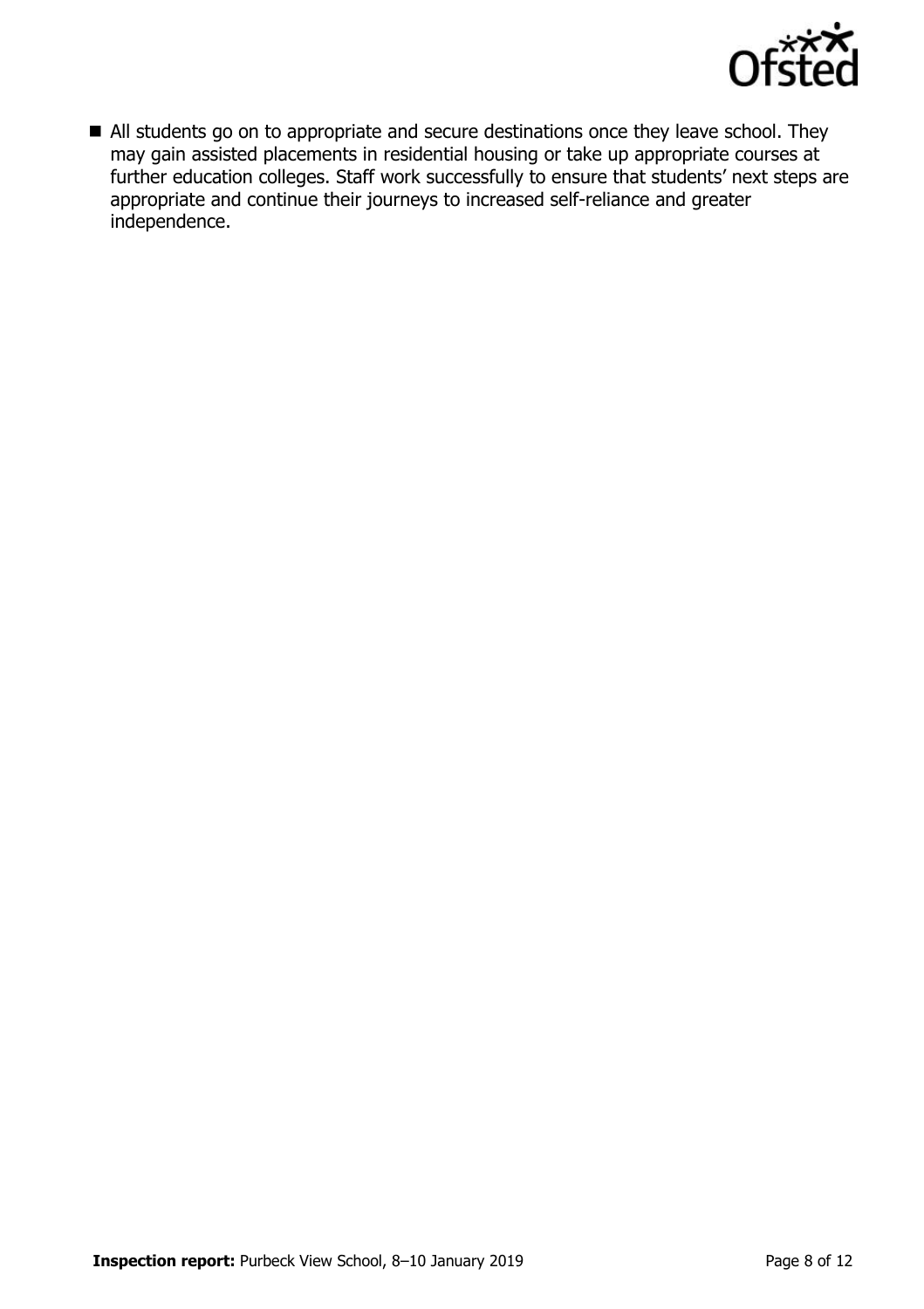

# **School details**

| Unique reference number  | 113950   |
|--------------------------|----------|
| DfE registration number  | 835/6016 |
| <b>Inspection number</b> | 10056304 |

This inspection was carried out under section 109(1) and (2) of the Education and Skills Act 2008, the purpose of which is to advise the Secretary of State for Education about the school's suitability for continued registration as an independent school.

| Other independent special school                                                                  |
|---------------------------------------------------------------------------------------------------|
| Independent residential special school                                                            |
| 7 to 19                                                                                           |
| Mixed                                                                                             |
| Mixed                                                                                             |
| 29                                                                                                |
| 17                                                                                                |
| Cambian Group                                                                                     |
| <b>Anne Marie Carrie</b>                                                                          |
| <b>Ginny Bellard</b>                                                                              |
| £80,534                                                                                           |
| 01929 422760                                                                                      |
| www.cambiangroup.com/ourservices/service<br>/home/tabid/106/id/46/s/14/xmps/1816/defa<br>ult.aspx |
| ginny.bellard@cambiangroup.com                                                                    |
| 27-29 June 2017                                                                                   |
|                                                                                                   |

### **Information about this school**

■ Purbeck View School is registered as an independent special school for boys and girls aged from seven to 19 who have complex needs, including autism spectrum disorder, severe learning disabilities and severe emotional, social and mental health difficulties. The school is owned by the Cambian Group.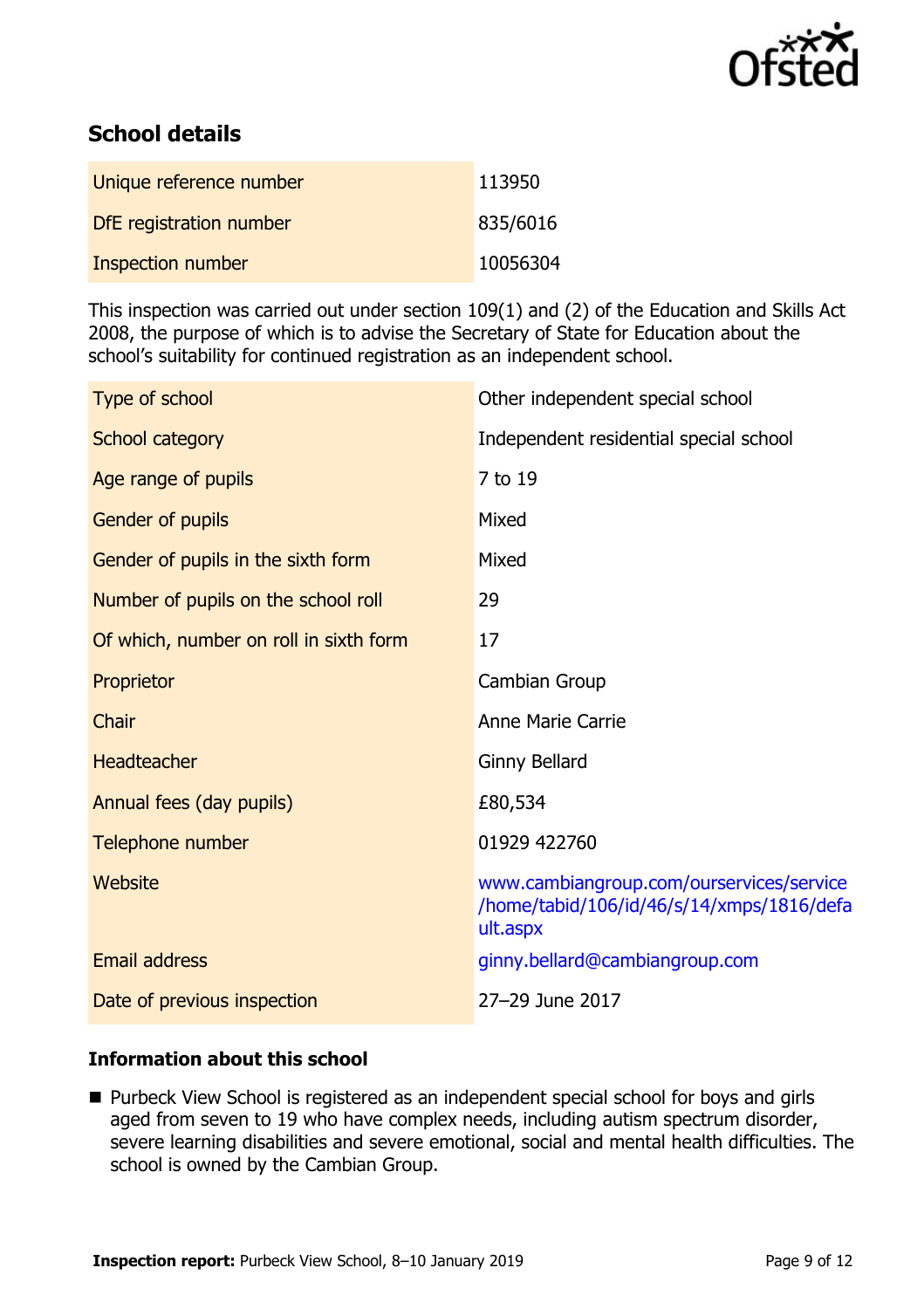

- The principal has been in post since September 2017, following the previous inspection. The vice-principal responsible for education was appointed in September 2017.
- There are 29 pupils currently on roll. There are currently no pupils of primary age attending the school.
- All pupils have a statement of special educational needs or an education, health and care plan. The proprietor has responsibility for the governance of the school. Governance has been overseen by the director for children's services of Cambian Group, but is in the process of handover to a different member of the company.
- No pupils use alternative provision.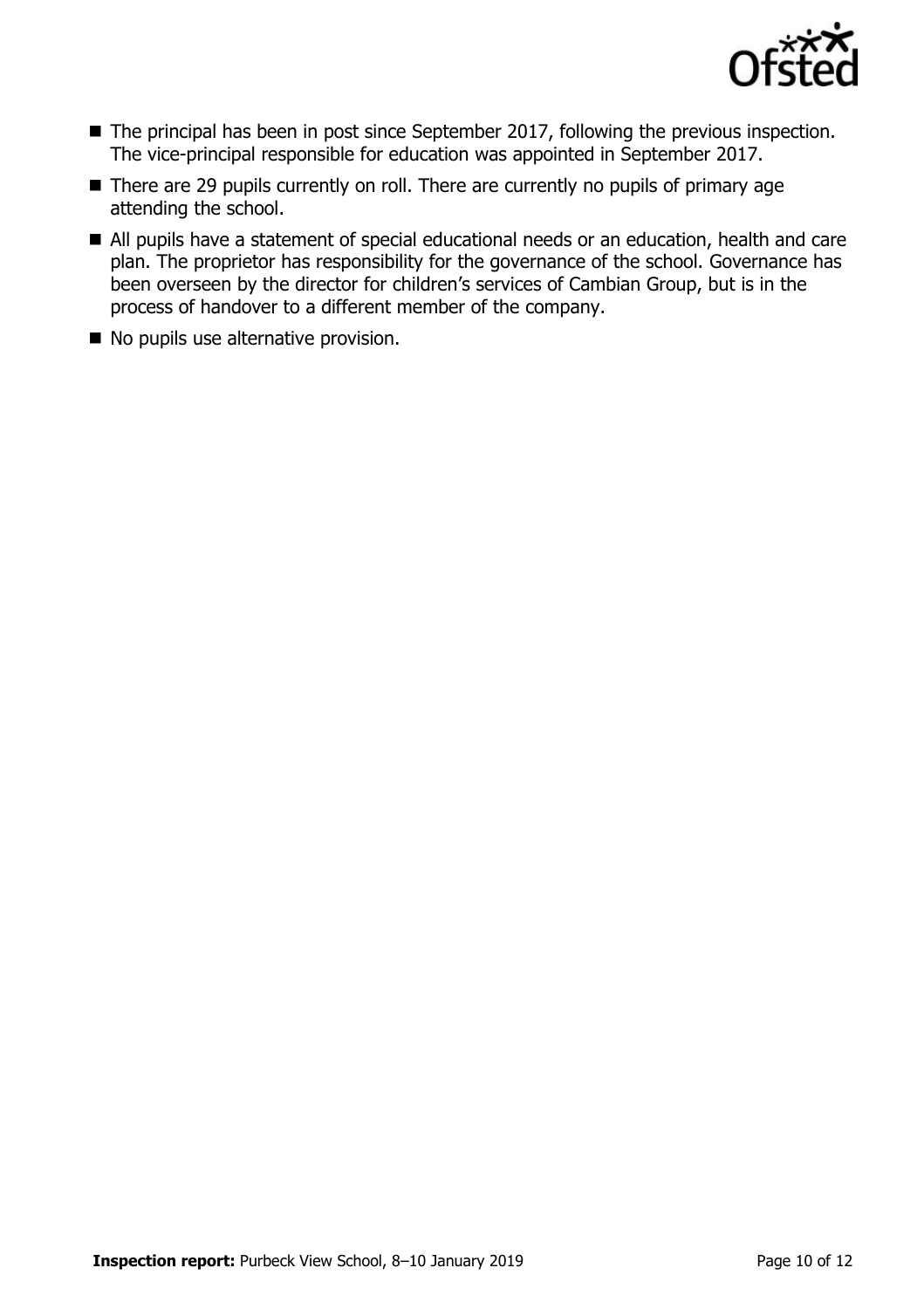

# **Information about this inspection**

- The lead inspector observed pupils' learning jointly with senior leaders.
- The lead inspector spoke with senior leaders, middle leaders and a cross-section of staff. He also spoke with pupils. The lead inspector also held meetings with the director of children's services for Cambian Group, clinical staff, the attendance officer and the young person's advocate.
- The lead inspector held a telephone conversation with the school improvement partner.
- A wide range of documentation was scrutinised, including information on pupils' outcomes, destinations, the school's self-evaluation, improvement plans, governance minutes and external monitoring reports. The lead inspector also scrutinised records relating to the monitoring of teaching, behaviour, attendance, exclusion and the safeguarding of pupils.
- The lead inspector took account of nine responses to the Parent View survey and free text comments. He also took account of 51 responses to the staff survey.
- The lead inspector scrutinised pupils' work, in part jointly with the vice-principal for education. He observed pupils' conduct during social times.

#### **Inspection team**

Steve Smith, lead inspector **Her Majesty's Inspector**